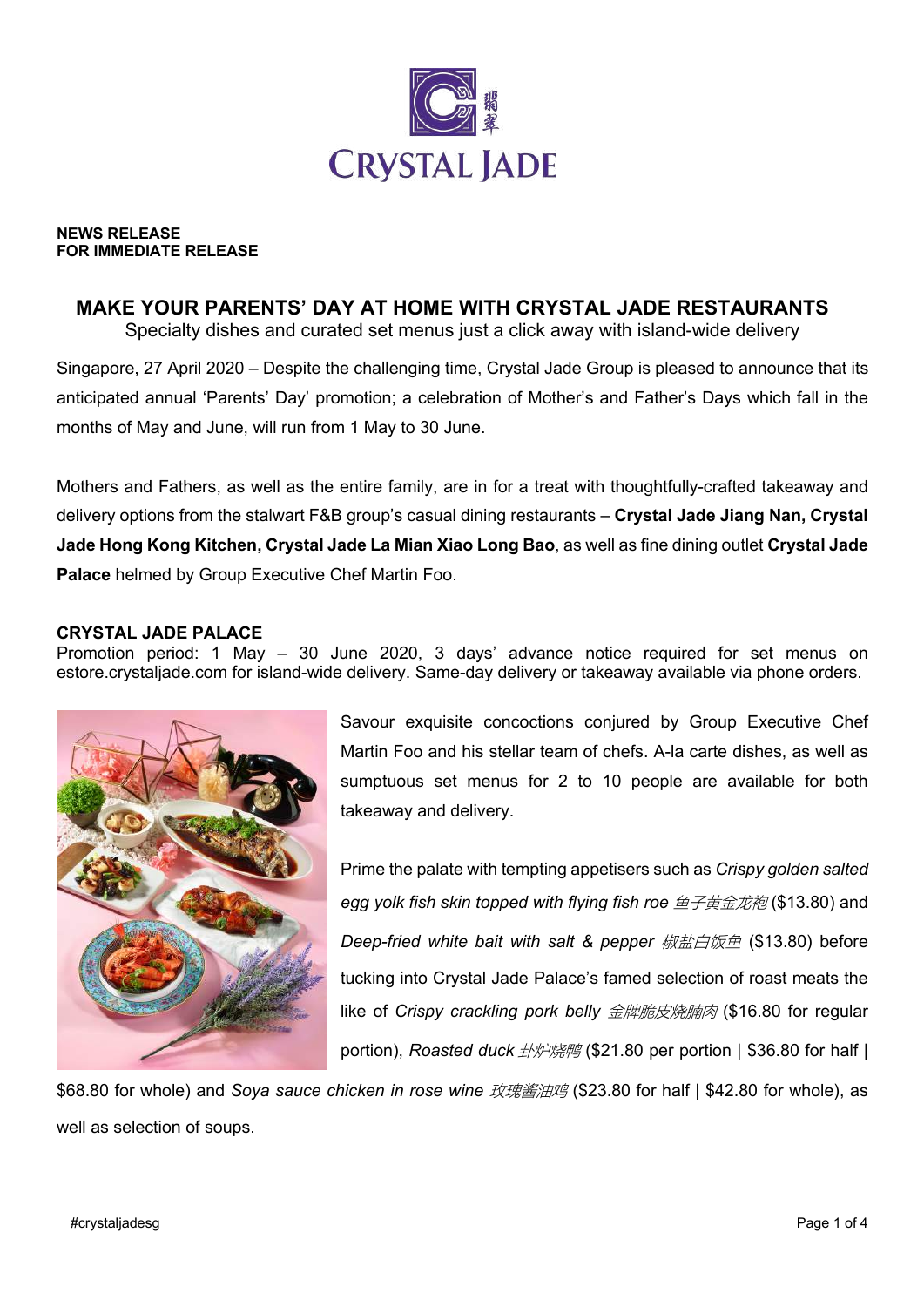Group Executive Chef Martin Foo's signature comfort dishes such as B*raised sea cucumber with Grandma's braised pork belly* 海参外婆红烧肉 (\$36), *Poached seasonal vegetable with fresh beancurd skin and gingko nuts in superior broth* 鲜腐竹银杏浸时蔬 (\$26) and *Steamed sea perch with golden mushroom and black fungus* 金针云耳蒸鲈鱼 (\$18 per person) are also available among others.

Set menus for 2 to 10 people range from \$168 to \$668 and encompasses a wide repertoire of dishes ranging from roast meat combinations, expertly-executed seafood items to rice, noodles and dessert.

How to order:

- 1) For takeaway of both a la carte and set menus, customers can 9177 2091 or 9177 1971 to place their orders at least 2 hours in advance.
- 2) Free island-wide delivery with any set menus:
	- Set menus: Orders can be placed through estore.crystaliade.com, with 3 days' advance notice. Customers are required to fill in delivery details upon check-out. Restaurant staff will call to confirm details once an order has been received.
	- Set menus and a la carte: For same day delivery, customers can call 9177 2091 or 9177 1971, preferably 2 hours in advance to place their orders. Payment will be required via Paynow/Paylah. Restaurant staff will advise on the payment details once order is processed.

## **CRYSTAL JADE HONG KONG KITCHEN, LA MIAN XIAO LONG BAO & JIANG NAN**

Promotion period: 27 April – 30 June 2020 for both a la carte dishes and set menus, for delivery and takeaway



From left: Set menu from Crystal Jade Hong Kong Kitchen & set menu from Crystal Jade Jiang Nan and Crystal Jade La Mian Xiao Long Bao

Set menus for 2 to 10 people, ranging from five to eight dishes (\$78 to \$498), are available for both takeaway and delivery from Crystal Jade Group's popular casual dining outlets.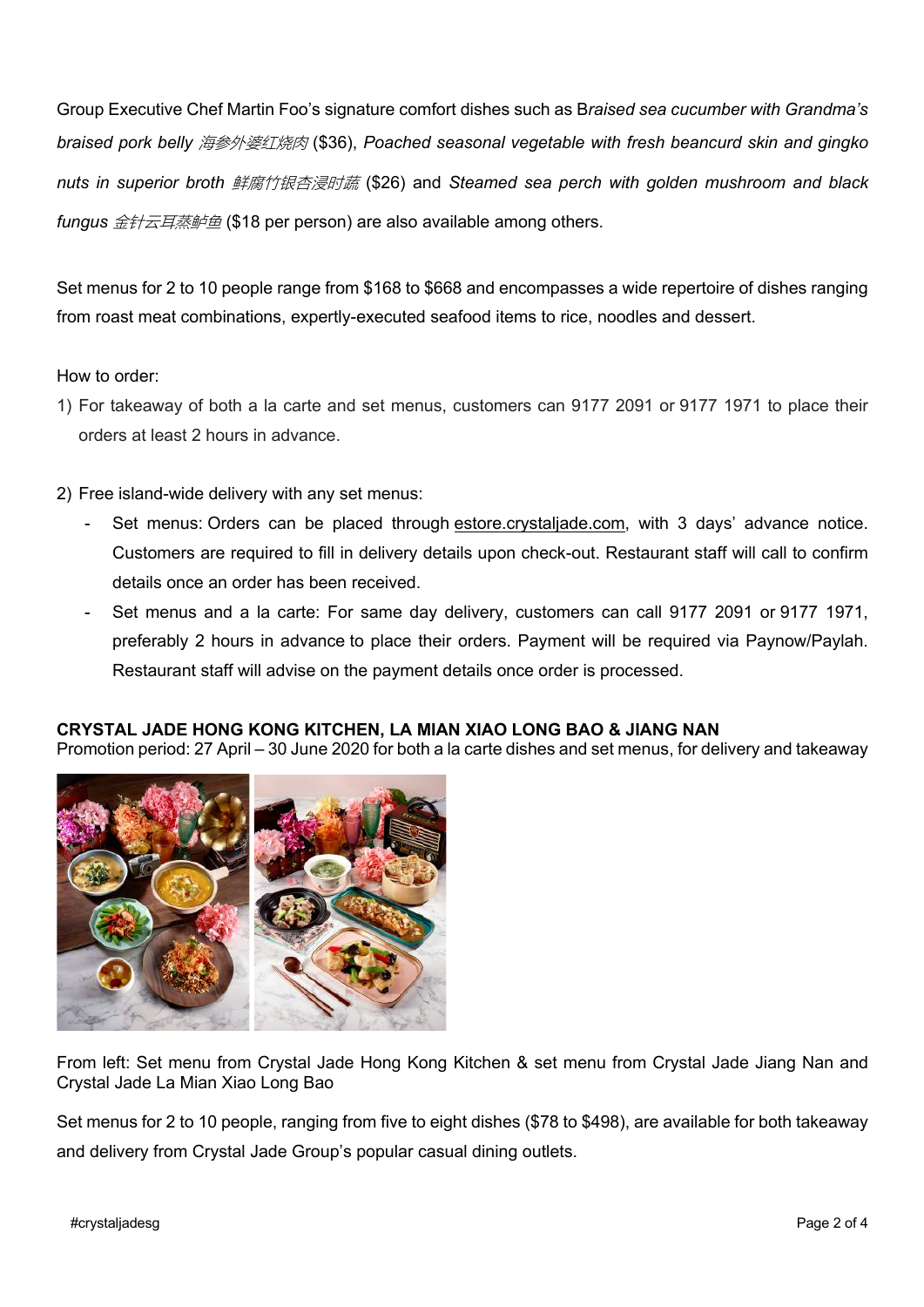Comprising familiar perennial favourites such as *Braised shredded seafood with superior thick soup 黄焖*一 品海皇羹, *General Tso's chicken* 左宗棠鸡, F*ish paste thick soup with coriander and shredded mushroom in Xihu style* 西湖鱼茸羮 as well as *Sautéed prawn in hot and sour sauce* 京烧虾球 among others, each menu also comes with a complimentary dessert – *Double-boiled white fungus with red dates and Chinese almond* 红莲银杏 and *Black sesame glutinous rice dumpling in ginger sou*p 姜茶芝麻汤圆, from Crystal Jade Hong Kong Kitchen and Crystal Jade Jiang Nan or Crystal Jade La Mian Xiao Long Bao respectively.

How to order:

1) Self-collection

Customers can call the respective outlets at least 2 hours in advance to place their orders and the food will be ready for pick-up at the required time.

2) Delivery

Customers who order the set menus via Deliveroo will enjoy free island-wide delivery. Orders can also be placed via Grabfood and Foodpanda – prices will differ and include GST.

## **30% OFF TAKEAWAY BILL PROMOTION (Valid until 31 May 2020)**

Customers can enjoy greater savings with 30% off their takeaway bill by purchasing JPoints on estore.crystaljade.com to offset the bill instantly.

T&Cs:

- Promotion is valid from now till 31 May 2020.
- No earning of JPoints for purchase of JPoints.
- Discount is valid for a limited time only or while stocks last.
- Purchased JPoints will be issued to member's account within 24 hours.
- The management reserves the right to change the terms and conditions without prior notice

For more information on outlet locations, please log on to www.crystaljade.com or refer to the appendix attached.

Note to editors:

- All prices are subject to GST.
- High-res images of select promotional dishes are available upon request via email.

#### **ABOUT CRYSTAL JADE GROUP**

Founded in 1991, Crystal Jade is an awarded Chinese culinary group with MICHELIN one star for three consecutive years, since its inaugural edition, and multiple MICHELIN Bib Gourmand awards (Hong Kong & Shanghai). Committed to preserving the rich traditions of Chinese cuisine, the group's portfolio of specialty dining concepts range from fine dining and casual dining restaurants to quick-service outlets and bakeries.

To date, the award-winning group owns and operates over 100 outlets across 30 major cities in Asia Pacific.